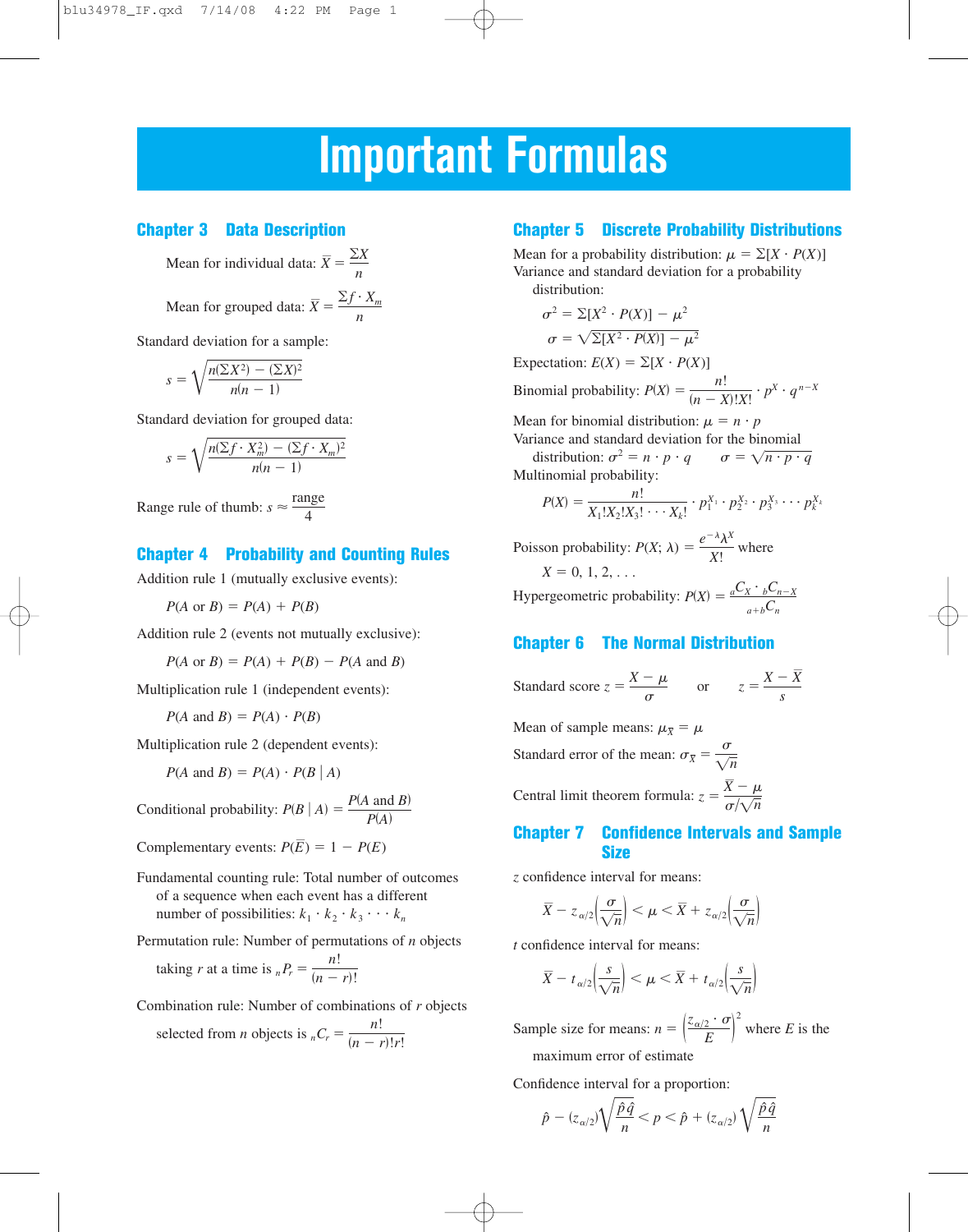Sample size for a proportion:  $n = \hat{p}\hat{q} \left| \frac{z_{\alpha/2}}{F} \right|$  $\frac{E}{E}$ 

where 
$$
\hat{p} = \frac{X}{n}
$$
 and  $\hat{q} = 1 - \hat{p}$ 

Confidence interval for variance:

$$
\frac{(n-1)s^2}{\chi^2_{\text{right}}} < \sigma^2 < \frac{(n-1)s^2}{\chi^2_{\text{left}}}
$$

Confidence interval for standard deviation:

$$
\sqrt{\frac{(n-1)s^2}{\chi^2_{\text{right}}}} < \sigma < \sqrt{\frac{(n-1)s^2}{\chi^2_{\text{left}}}}
$$

#### **Chapter 8 Hypothesis Testing**

*z* test:  $z = \frac{\overline{X} - \mu}{\sqrt{X}}$  for any value *n*. If  $n < 30$ ,  $\sigma/\sqrt{n}$ 

population must be normally distributed.

*t* test: 
$$
t = \frac{\overline{X} - \mu}{s/\sqrt{n}}
$$
 (d.f. =  $n - 1$ )

*z* test for proportions:  $z = \frac{\hat{p} - p}{\sqrt{p}}$  $\sqrt{pq/n}$ 

Chi-square test for a single variance:  $\chi^2 = \frac{(n-1)s^2}{\sigma^2}$ 

 $(d.f. = n - 1)$ 

## **Chapter 9 Testing the Difference Between Two Means, Two Proportions, and Two Variances**

*z* test for comparing two means (independent samples):

$$
z = \frac{(\overline{X}_1 - \overline{X}_2) - (\mu_1 - \mu_2)}{\sqrt{\frac{\sigma_1^2}{n_1} + \frac{\sigma_2^2}{n_2}}}
$$

Formula for the confidence interval for difference of two means (large samples):

$$
(\overline{X}_1 - \overline{X}_2) - z_{\alpha/2} \sqrt{\frac{\sigma_1^2}{n_1} + \frac{\sigma_2^2}{n_2}} < \mu_1 - \mu_2
$$
  

$$
< (\overline{X}_1 - \overline{X}_2) + z_{\alpha/2} \sqrt{\frac{\sigma_1^2}{n_1} + \frac{\sigma_2^2}{n_2}}
$$

*t* test for comparing two means (independent samples, variances not equal):

$$
t = \frac{(\overline{X}_1 - \overline{X}_2) - (\mu_1 - \mu_2)}{\sqrt{\frac{s_1^2}{n_1} + \frac{s_2^2}{n_2}}}
$$

 $(d.f. = the smaller of  $n_1 - 1$  or  $n_2 - 1$ )$ 

<sup>2</sup> Formula for the confidence interval for difference of two means (small independent samples, variance unequal):

$$
(\overline{X}_1 - \overline{X}_2) - t_{\alpha/2} \sqrt{\frac{s_1^2}{n_1} + \frac{s_2^2}{n_2}} < \mu_1 - \mu_2
$$
  

$$
< (\overline{X}_1 - \overline{X}_2) + t_{\alpha/2} \sqrt{\frac{s_1^2}{n_1} + \frac{s_2^2}{n_2}}
$$

(d.f. = smaller of 
$$
n_1 - 1
$$
 and  $n_2 - 1$ )

*t* test for comparing two means for dependent samples:

$$
t = \frac{\overline{D} - \mu_D}{s_D / \sqrt{n}} \quad \text{where} \quad \overline{D} = \frac{\Sigma D}{n} \quad \text{and}
$$

$$
s_D = \sqrt{\frac{n \Sigma D^2 - (\Sigma D)^2}{n(n-1)}} \quad (\text{d.f.} = n - 1)
$$

Formula for confidence interval for the mean of the difference for dependent samples:

$$
\overline{D} - t_{\alpha/2} \frac{S_D}{\sqrt{n}} < \mu_D < \overline{D} + t_{\alpha/2} \frac{S_D}{\sqrt{n}}
$$
\n(d.f. = n - 1)

*z* test for comparing two proportions:

$$
z = \frac{(\hat{p}_1 - \hat{p}_2) - (p_1 - p_2)}{\sqrt{\bar{p}\bar{q} \left(\frac{1}{n_1} + \frac{1}{n_2}\right)}}
$$
  
where 
$$
\bar{p} = \frac{X_1 + X_2}{n_1 + n_2} \qquad \hat{p}_1 = \frac{X_1}{n_1}
$$

$$
\bar{q} = 1 - \bar{p} \qquad \hat{p}_2 = \frac{X_2}{n_2}
$$

Formula for the confidence interval for the difference of two proportions:

$$
(\hat{p}_1 - \hat{p}_2) - z_{\alpha/2} \sqrt{\frac{\hat{p}_1 \hat{q}_1}{n_1} + \frac{\hat{p}_2 \hat{q}_2}{n_2}} < p_1 - p_2
$$
  

$$
< (\hat{p}_1 - \hat{p}_2) + z_{\alpha/2} \sqrt{\frac{\hat{p}_1 \hat{q}_1}{n_1} + \frac{\hat{p}_2 \hat{q}_2}{n_2}}
$$

*F* test for comparing two variances:  $F = \frac{s_1^2}{s_2^2}$  where  $s_1^2$  is the larger variance and d.f.N. =  $n_1 - 1$ , d.f.D. =  $n_2 - 1$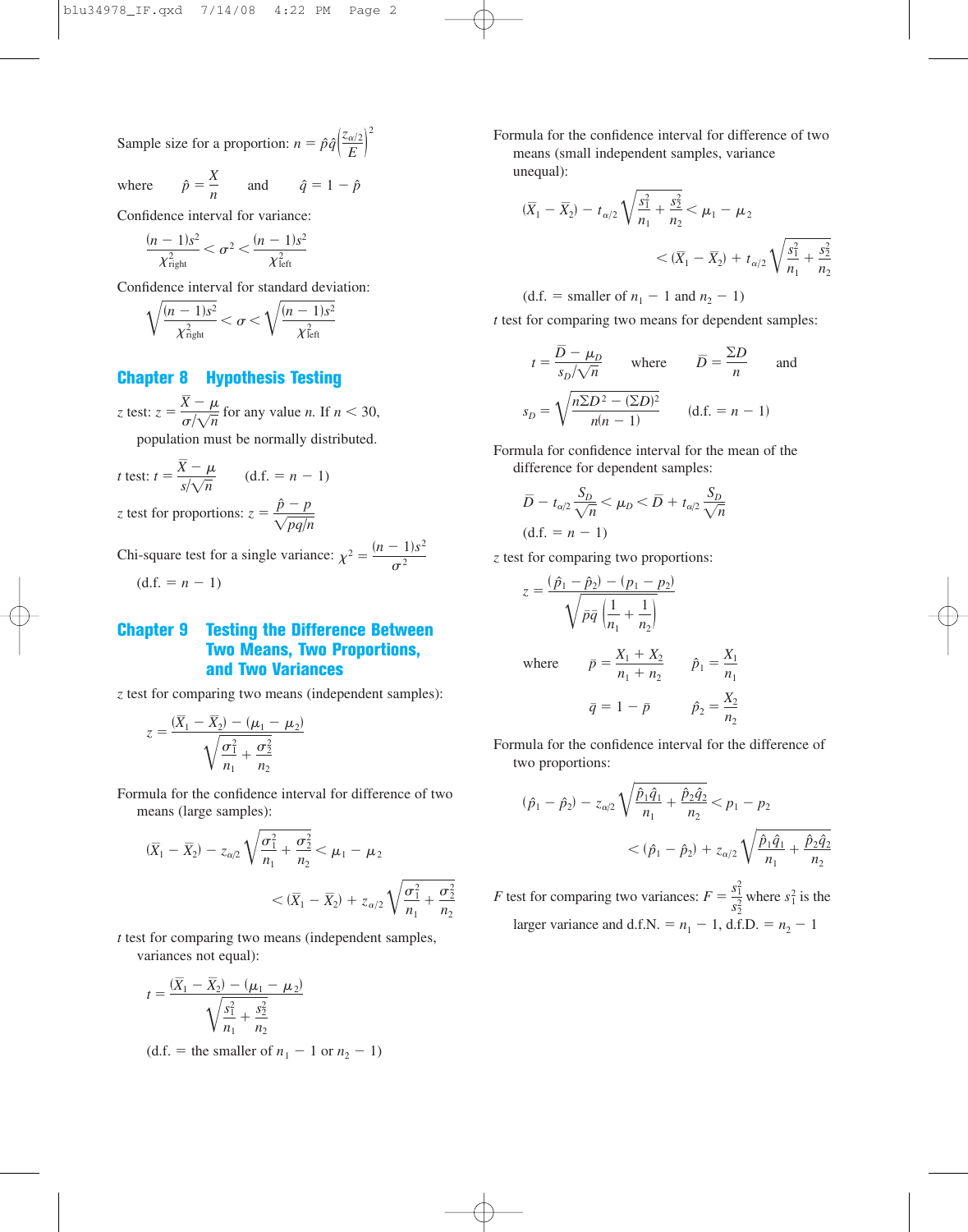## **Chapter 10 Correlation and Regression**

Correlation coefficient:

$$
r = \frac{n(\Sigma xy) - (\Sigma x)(\Sigma y)}{\sqrt{[n(\Sigma x^2) - (\Sigma x)^2][n(\Sigma y^2) - (\Sigma y)^2]}}
$$

*t* test for correlation coefficient:  $t = r \sqrt{\frac{n-2}{1-r^2}}$ 

$$
(d.f. = n - 2)
$$

The regression line equation:  $y' = a + bx$ 

where 
$$
a = \frac{(\Sigma y)(\Sigma x^2) - (\Sigma x)(\Sigma xy)}{n(\Sigma x^2) - (\Sigma x)^2}
$$

$$
b = \frac{n(\Sigma xy) - (\Sigma x)(\Sigma y)}{n(\Sigma x^2) - (\Sigma x)^2}
$$

Coefficient of determination:  $r^2 = \frac{\text{explained variation}}{\text{total resistance}}$ total variation

Standard error of estimate:

$$
s_{\text{est}} = \sqrt{\frac{\sum y^2 - a \sum y - b \sum xy}{n - 2}}
$$

Prediction interval for *y*:

$$
y' - t_{\alpha/2} s_{est} \sqrt{1 + \frac{1}{n} + \frac{n(x - \bar{X})^2}{n \sum x^2 - (\sum x)^2}}
$$
  
< 
$$
< y < y' + t_{\alpha/2} s_{est} \sqrt{1 + \frac{1}{n} + \frac{n(x - \bar{X})^2}{n \sum x^2 - (\sum x)^2}}
$$
  
(d.f. = n - 2)

Formula for the multiple correlation coefficient:

$$
R = \sqrt{\frac{r_{yx_1}^2 + r_{yx_2}^2 - 2r_{yx_1} \cdot r_{yx_2} \cdot r_{x_1x_2}}{1 - r_{x_1x_2}^2}}
$$

Formula for the *F* test for the multiple correlation coefficient:

$$
F = \frac{R^2/k}{(1 - R^2)/(n - k - 1)}
$$
  
(d.f.N. = n - k and d.f.D. = n - k - 1)

Formula for the adjusted  $R^2$ :

$$
R_{\text{adj}}^2 = 1 - \left[ \frac{(1 - R^2)(n - 1)}{n - k - 1} \right]
$$

## **Chapter 11 Other Chi-Square Tests**

Chi-square test for goodness-of-fit:

$$
\chi^2 = \sum \frac{(O - E)^2}{E}
$$

 $(d.f. = no. of categories - 1)$ 

Chi-square test for independence and homogeneity of proportions:

$$
\chi^{2} = \sum \frac{(O - E)^{2}}{E}
$$
  
[d.f. = (rows - 1)(col. - 1)]

## **Chapter 12 Analysis of Variance**

ANOVA test: 
$$
F = \frac{s_B^2}{s_W^2}
$$
 where  $\overline{X}_{GM} = \frac{\Sigma X}{N}$   
\nd.f.N. =  $k - 1$  where  $N = n_1 + n_2 + \cdots + n_k$   
\nd.f.D. =  $N - k$  where  $k =$  number of groups  
\n
$$
s_B^2 = \frac{\Sigma n_i (\overline{X}_i - \overline{X}_{GM})^2}{k - 1}
$$
\n
$$
s_W^2 = \frac{\Sigma (n_i - 1)s_i^2}{\Sigma (n_i - 1)}
$$
\nScheffé test:  $F_S = \frac{(\overline{X}_i - \overline{X}_j)^2}{s_W^2 (1/n_i + 1/n_j)}$  and  
\n $F' = (k - 1)(C.V.)$   
\nTukey test:  $q = \frac{\overline{X}_i - \overline{X}_j}{\sqrt{s_W^2/n}}$ 

Formulas for two-way ANOVA:

$$
MS_A = \frac{SS_A}{a - 1}
$$
  
\n
$$
F_A = \frac{MS_A}{MS_W}
$$
  
\n
$$
MS_B = \frac{SS_B}{b - 1}
$$
  
\n
$$
F_B = \frac{MS_B}{MS_W}
$$
  
\n
$$
F_B = \frac{MS_B}{MS_W}
$$
  
\n
$$
F_{A \times B} = \frac{MS_{A \times B}}{MS_W}
$$

$$
MS_W = \frac{SS_W}{ab(n-1)}
$$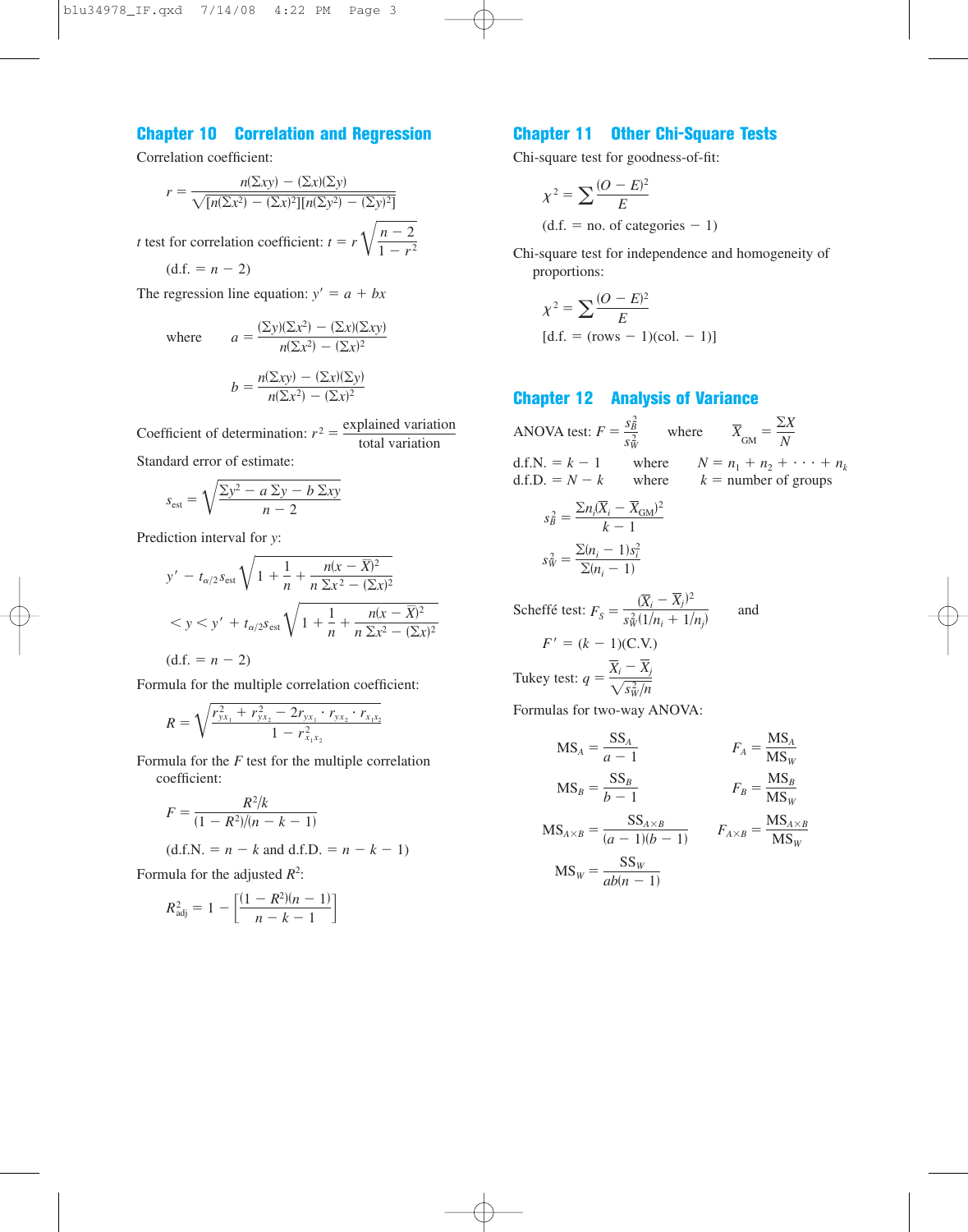#### **Chapter 13 Nonparametric Statistics**

*z* test value in the sign test:  $z = \frac{(X + 0.5) - (n/2)}{\sqrt{2}}$ where  $n =$  sample size (greater than or equal to 26)  $X =$  smaller number of  $+$  or  $-$  signs  $\sqrt{n}/2$ 

Wilcoxon rank sum test: 
$$
z = \frac{R - \mu_R}{\sigma_R}
$$

where

$$
\mu_R = \frac{n_1(n_1 + n_2 + 1)}{2}
$$

$$
\sigma_R = \sqrt{\frac{n_1 n_2(n_1 + n_2 + 1)}{12}}
$$

- $R =$  sum of the ranks for the smaller sample size  $(n_1)$
- $n_1$  = smaller of the sample sizes
- $n_2$  = larger of the sample sizes

 $n_1 \ge 10$  and  $n_2 \ge 10$ 

Wilcoxon signed-rank test: 
$$
z = \frac{w_s - \frac{n(n+1)}{4}}{\sqrt{\frac{n(n+1)(2n+1)}{24}}}
$$

where

- $n =$  number of pairs where the difference is not 0
- $w_s$  = smaller sum in absolute value of the signed ranks

#### **Procedure Table**

## **Solving Hypothesis-Testing Problems (Traditional Method)**

- **STEP 1** State the hypotheses, and identify the claim.
- **STEP 2** Find the critical value(s) from the appropriate table in Appendix C.
- **STEP 3** Compute the test value.
- **STEP 4** Make the decision to reject or not reject the null hypothesis.
- **STEP 5** Summarize the results.

### **Procedure Table**

**Solving Hypothesis-Testing Problems (***P***-value Method)**

- **STEP 1** State the hypotheses and identify the claim.
- **STEP 2** Compute the test value.
- **STEP 3** Find the *P*-value.
- **STEP 4** Make the decision.
- **STEP 5** Summarize the results.

Kruskal-Wallis test:

$$
H = \frac{12}{N(N+1)} \left( \frac{R_1^2}{n_1} + \frac{R_2^2}{n_2} + \dots + \frac{R_k^2}{n_k} \right) - 3(N+1)
$$

where

 $R_1$  = sum of the ranks of sample 1  $n_1$  = size of sample 1  $R_2$  = sum of the ranks of sample 2  $n_2$  = size of sample 2  $\ddot{\phantom{0}}$  $\ddot{\phantom{0}}$  $\ddot{\phantom{0}}$  $R_k$  = sum of the ranks of sample *k*  $n_k$  = size of sample *k*  $N = n_1 + n_2 + \cdots + n_k$  $k =$  number of samples

Spearman rank correlation coefficient:

$$
r_S = 1 - \frac{6 \,\Sigma d^2}{n(n^2 - 1)}
$$

where

 $d =$  difference in the ranks

 $n =$  number of data pairs

# SBN-13: 978-0-07-321505-1 ISBN-13: 978–0–07–321505–1 SBN-10: 0-07-321505-8 ISBN-10: 0–07–321505–8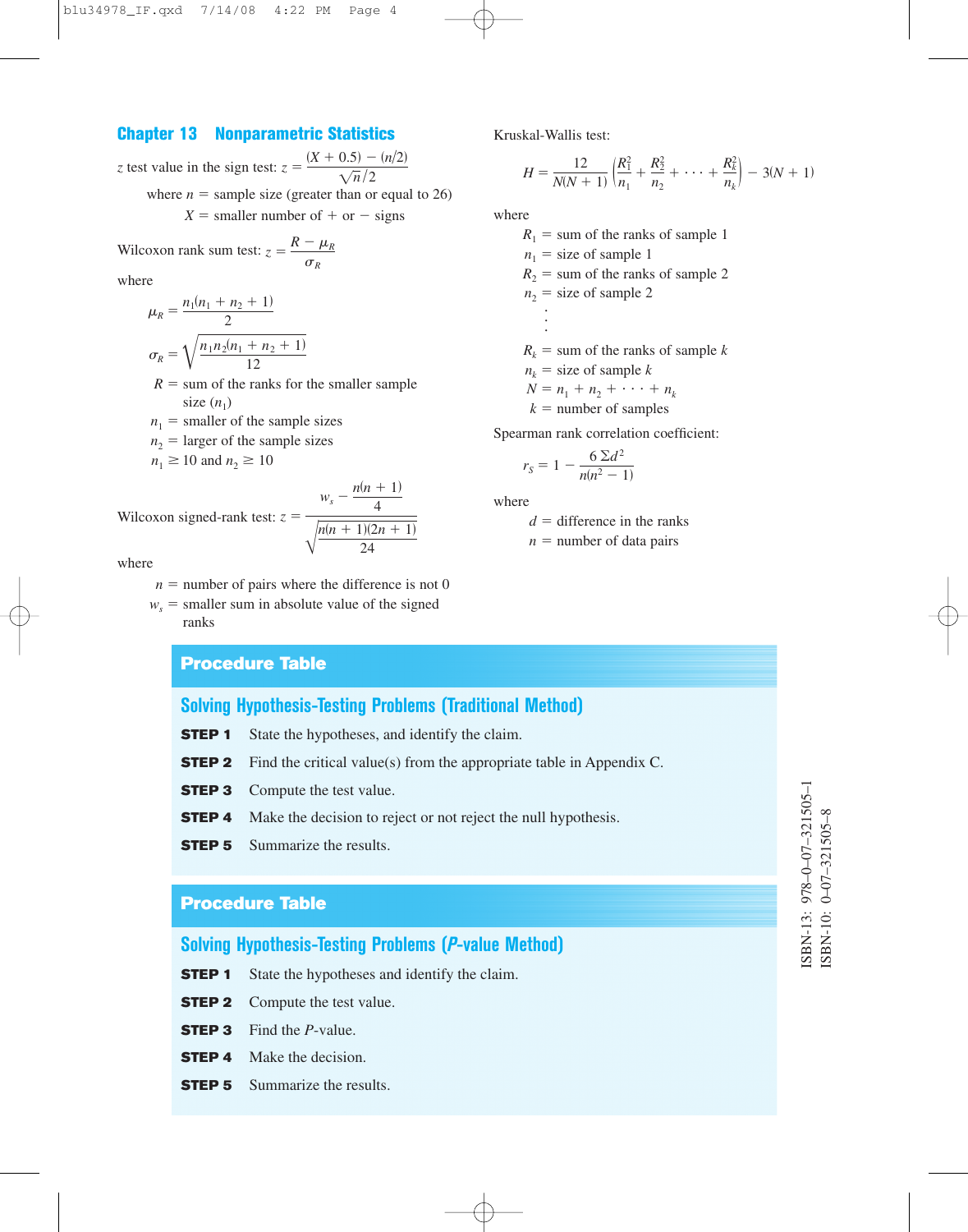## Table E The Standard Normal Distribution

**Cumulative Standard Normal Distribution**

| Z.     | .00.  | .01   | .02   | .03   | .04   | .05   | .06   | .07   | .08   | .09   |  |
|--------|-------|-------|-------|-------|-------|-------|-------|-------|-------|-------|--|
| $-3.4$ | .0003 | .0003 | .0003 | .0003 | .0003 | .0003 | .0003 | .0003 | .0003 | .0002 |  |
| $-3.3$ | .0005 | .0005 | .0005 | .0004 | .0004 | .0004 | .0004 | .0004 | .0004 | .0003 |  |
| $-3.2$ | .0007 | .0007 | .0006 | .0006 | .0006 | .0006 | .0006 | .0005 | .0005 | .0005 |  |
| $-3.1$ | .0010 | .0009 | .0009 | .0009 | .0008 | .0008 | .0008 | .0008 | .0007 | .0007 |  |
| $-3.0$ | .0013 | .0013 | .0013 | .0012 | .0012 | .0011 | .0011 | .0011 | .0010 | .0010 |  |
| $-2.9$ | .0019 | .0018 | .0018 | .0017 | .0016 | .0016 | .0015 | .0015 | .0014 | .0014 |  |
| $-2.8$ | .0026 | .0025 | .0024 | .0023 | .0023 | .0022 | .0021 | .0021 | .0020 | .0019 |  |
| $-2.7$ | .0035 | .0034 | .0033 | .0032 | .0031 | .0030 | .0029 | .0028 | .0027 | .0026 |  |
| $-2.6$ | .0047 | .0045 | .0044 | .0043 | .0041 | .0040 | .0039 | .0038 | .0037 | .0036 |  |
| $-2.5$ | .0062 | .0060 | .0059 | .0057 | .0055 | .0054 | .0052 | .0051 | .0049 | .0048 |  |
| $-2.4$ | .0082 | .0080 | .0078 | .0075 | .0073 | .0071 | .0069 | .0068 | .0066 | .0064 |  |
| $-2.3$ | .0107 | .0104 | .0102 | .0099 | .0096 | .0094 | .0091 | .0089 | .0087 | .0084 |  |
| $-2.2$ | .0139 | .0136 | .0132 | .0129 | .0125 | .0122 | .0119 | .0116 | .0113 | .0110 |  |
| $-2.1$ | .0179 | .0174 | .0170 | .0166 | .0162 | .0158 | .0154 | .0150 | .0146 | .0143 |  |
| $-2.0$ | .0228 | .0222 | .0217 | .0212 | .0207 | .0202 | .0197 | .0192 | .0188 | .0183 |  |
| $-1.9$ | .0287 | .0281 | .0274 | .0268 | .0262 | .0256 | .0250 | .0244 | .0239 | .0233 |  |
| $-1.8$ | .0359 | .0351 | .0344 | .0336 | .0329 | .0322 | .0314 | .0307 | .0301 | .0294 |  |
| $-1.7$ | .0446 | .0436 | .0427 | .0418 | .0409 | .0401 | .0392 | .0384 | .0375 | .0367 |  |
| $-1.6$ | .0548 | .0537 | .0526 | .0516 | .0505 | .0495 | .0485 | .0475 | .0465 | .0455 |  |
| $-1.5$ | .0668 | .0655 | .0643 | .0630 | .0618 | .0606 | .0594 | .0582 | .0571 | .0559 |  |
| $-1.4$ | .0808 | .0793 | .0778 | .0764 | .0749 | .0735 | .0721 | .0708 | .0694 | .0681 |  |
| $-1.3$ | .0968 | .0951 | .0934 | .0918 | .0901 | .0885 | .0869 | .0853 | .0838 | .0823 |  |
| $-1.2$ | .1151 | .1131 | .1112 | .1093 | .1075 | .1056 | .1038 | .1020 | .1003 | .0985 |  |
| $-1.1$ | .1357 | .1335 | .1314 | .1292 | .1271 | .1251 | .1230 | .1210 | .1190 | .1170 |  |
| $-1.0$ | .1587 | .1562 | .1539 | .1515 | .1492 | .1469 | .1446 | .1423 | .1401 | .1379 |  |
| $-0.9$ | .1841 | .1814 | .1788 | .1762 | .1736 | .1711 | .1685 | .1660 | .1635 | .1611 |  |
| $-0.8$ | .2119 | .2090 | .2061 | .2033 | .2005 | .1977 | .1949 | .1922 | .1894 | .1867 |  |
| $-0.7$ | .2420 | .2389 | .2358 | .2327 | .2296 | .2266 | .2236 | .2206 | .2177 | .2148 |  |
| $-0.6$ | .2743 | .2709 | .2676 | .2643 | .2611 | .2578 | .2546 | .2514 | .2483 | .2451 |  |
| $-0.5$ | .3085 | .3050 | .3015 | .2981 | .2946 | .2912 | .2877 | .2843 | .2810 | .2776 |  |
| $-0.4$ | .3446 | .3409 | .3372 | .3336 | .3300 | .3264 | .3228 | .3192 | .3156 | .3121 |  |
| $-0.3$ | .3821 | .3783 | .3745 | .3707 | .3669 | .3632 | .3594 | .3557 | .3520 | .3483 |  |
| $-0.2$ | .4207 | .4168 | .4129 | .4090 | .4052 | .4013 | .3974 | .3936 | .3897 | .3859 |  |
| $-0.1$ | .4602 | .4562 | .4522 | .4483 | .4443 | .4404 | .4364 | .4325 | .4286 | .4247 |  |
| $-0.0$ | .5000 | .4960 | .4920 | .4880 | .4840 | .4801 | .4761 | .4721 | .4681 | .4641 |  |

For  $z$  values less than  $-3.49$ , use 0.0001.

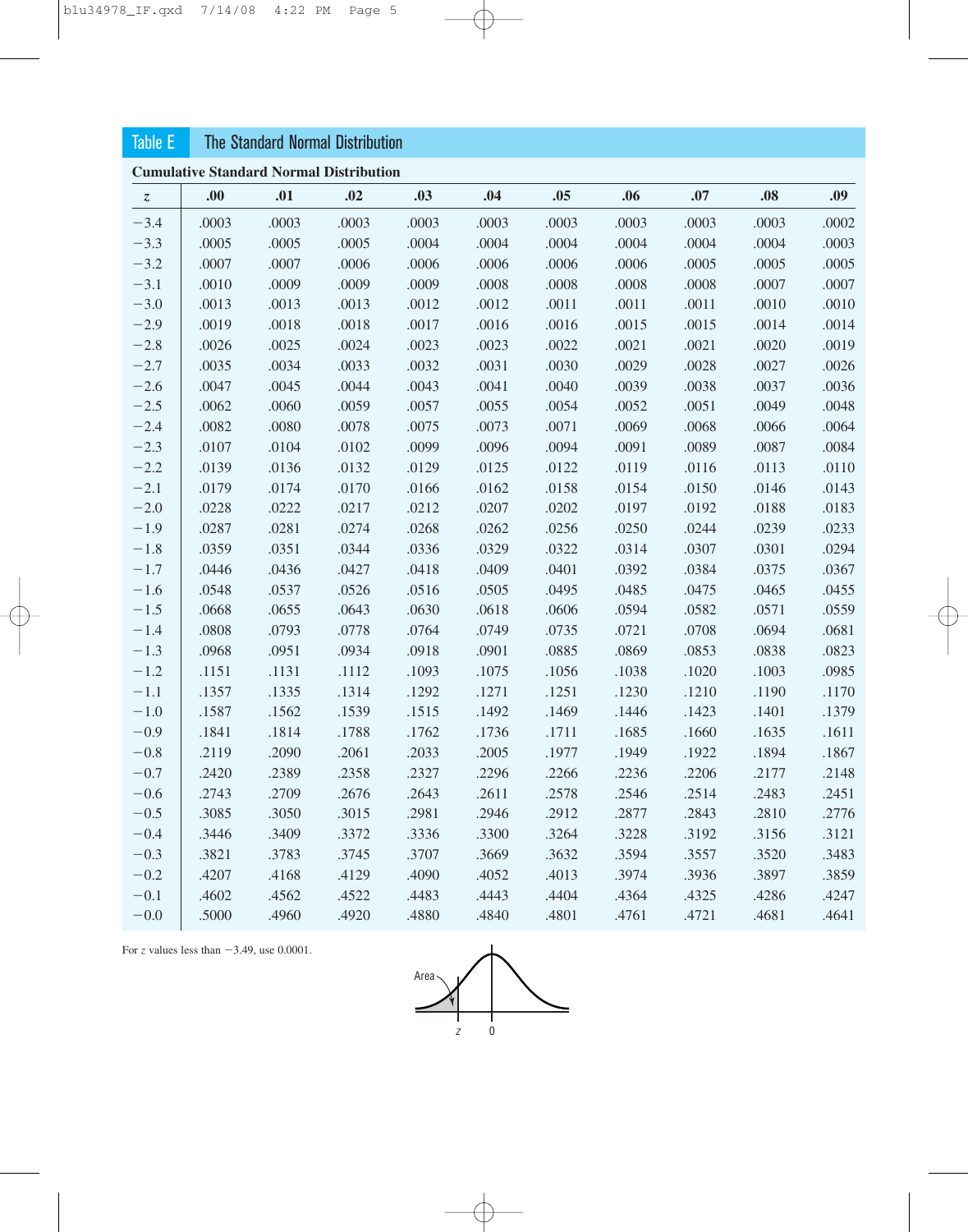| <b>Table E</b>                |       | (continued) |                                                |       |       |       |       |       |       |       |
|-------------------------------|-------|-------------|------------------------------------------------|-------|-------|-------|-------|-------|-------|-------|
|                               |       |             | <b>Cumulative Standard Normal Distribution</b> |       |       |       |       |       |       |       |
| $\ensuremath{\mathnormal{z}}$ | .00   | .01         | .02                                            | .03   | .04   | .05   | .06   | .07   | .08   | .09   |
| 0.0                           | .5000 | .5040       | .5080                                          | .5120 | .5160 | .5199 | .5239 | .5279 | .5319 | .5359 |
| 0.1                           | .5398 | .5438       | .5478                                          | .5517 | .5557 | .5596 | .5636 | .5675 | .5714 | .5753 |
| 0.2                           | .5793 | .5832       | .5871                                          | .5910 | .5948 | .5987 | .6026 | .6064 | .6103 | .6141 |
| 0.3                           | .6179 | .6217       | .6255                                          | .6293 | .6331 | .6368 | .6406 | .6443 | .6480 | .6517 |
| 0.4                           | .6554 | .6591       | .6628                                          | .6664 | .6700 | .6736 | .6772 | .6808 | .6844 | .6879 |
| 0.5                           | .6915 | .6950       | .6985                                          | .7019 | .7054 | .7088 | .7123 | .7157 | .7190 | .7224 |
| 0.6                           | .7257 | .7291       | .7324                                          | .7357 | .7389 | .7422 | .7454 | .7486 | .7517 | .7549 |
| 0.7                           | .7580 | .7611       | .7642                                          | .7673 | .7704 | .7734 | .7764 | .7794 | .7823 | .7852 |
| 0.8                           | .7881 | .7910       | .7939                                          | .7967 | .7995 | .8023 | .8051 | .8078 | .8106 | .8133 |
| 0.9                           | .8159 | .8186       | .8212                                          | .8238 | .8264 | .8289 | .8315 | .8340 | .8365 | .8389 |
| 1.0                           | .8413 | .8438       | .8461                                          | .8485 | .8508 | .8531 | .8554 | .8577 | .8599 | .8621 |
| 1.1                           | .8643 | .8665       | .8686                                          | .8708 | .8729 | .8749 | .8770 | .8790 | .8810 | .8830 |
| 1.2                           | .8849 | .8869       | .8888                                          | .8907 | .8925 | .8944 | .8962 | .8980 | .8997 | .9015 |
| 1.3                           | .9032 | .9049       | .9066                                          | .9082 | .9099 | .9115 | .9131 | .9147 | .9162 | .9177 |
| 1.4                           | .9192 | .9207       | .9222                                          | .9236 | .9251 | .9265 | .9279 | .9292 | .9306 | .9319 |
| 1.5                           | .9332 | .9345       | .9357                                          | .9370 | .9382 | .9394 | .9406 | .9418 | .9429 | .9441 |
| 1.6                           | .9452 | .9463       | .9474                                          | .9484 | .9495 | .9505 | .9515 | .9525 | .9535 | .9545 |
| 1.7                           | .9554 | .9564       | .9573                                          | .9582 | .9591 | .9599 | .9608 | .9616 | .9625 | .9633 |
| 1.8                           | .9641 | .9649       | .9656                                          | .9664 | .9671 | .9678 | .9686 | .9693 | .9699 | .9706 |
| 1.9                           | .9713 | .9719       | .9726                                          | .9732 | .9738 | .9744 | .9750 | .9756 | .9761 | .9767 |
| 2.0                           | .9772 | .9778       | .9783                                          | .9788 | .9793 | .9798 | .9803 | .9808 | .9812 | .9817 |
| 2.1                           | .9821 | .9826       | .9830                                          | .9834 | .9838 | .9842 | .9846 | .9850 | .9854 | .9857 |
| 2.2                           | .9861 | .9864       | .9868                                          | .9871 | .9875 | .9878 | .9881 | .9884 | .9887 | .9890 |
| 2.3                           | .9893 | .9896       | .9898                                          | .9901 | .9904 | .9906 | .9909 | .9911 | .9913 | .9916 |
| 2.4                           | .9918 | .9920       | .9922                                          | .9925 | .9927 | .9929 | .9931 | .9932 | .9934 | .9936 |
| 2.5                           | .9938 | .9940       | .9941                                          | .9943 | .9945 | .9946 | .9948 | .9949 | .9951 | .9952 |
| 2.6                           | .9953 | .9955       | .9956                                          | .9957 | .9959 | .9960 | .9961 | .9962 | .9963 | .9964 |
| 2.7                           | .9965 | .9966       | .9967                                          | .9968 | .9969 | .9970 | .9971 | .9972 | .9973 | .9974 |
| 2.8                           | .9974 | .9975       | .9976                                          | .9977 | .9977 | .9978 | .9979 | .9979 | .9980 | .9981 |
| 2.9                           | .9981 | .9982       | .9982                                          | .9983 | .9984 | .9984 | .9985 | .9985 | .9986 | .9986 |
| 3.0                           | .9987 | .9987       | .9987                                          | .9988 | .9988 | .9989 | .9989 | .9989 | .9990 | .9990 |
| 3.1                           | .9990 | .9991       | .9991                                          | .9991 | .9992 | .9992 | .9992 | .9992 | .9993 | .9993 |
| 3.2                           | .9993 | .9993       | .9994                                          | .9994 | .9994 | .9994 | .9994 | .9995 | .9995 | .9995 |
| 3.3                           | .9995 | .9995       | .9995                                          | .9996 | .9996 | .9996 | .9996 | .9996 | .9996 | .9997 |
| 3.4                           | .9997 | .9997       | .9997                                          | .9997 | .9997 | .9997 | .9997 | .9997 | .9997 | .9998 |

For *z* values greater than 3.49, use 0.9999.

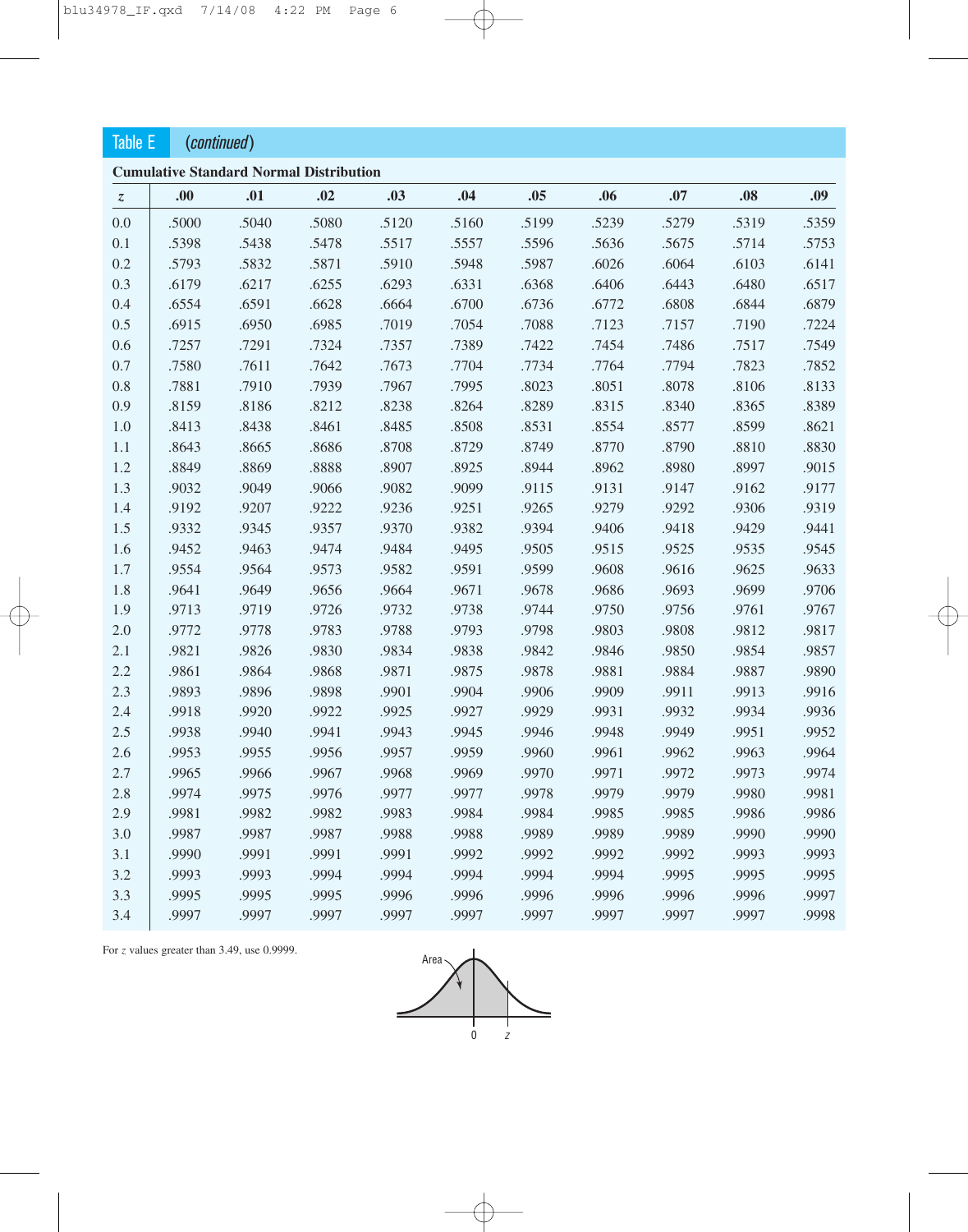| <b>Table F</b> | The t Distribution      |             |             |        |        |             |
|----------------|-------------------------|-------------|-------------|--------|--------|-------------|
|                | Confidence<br>intervals | 80%         | $90\%$      | 95%    | 98%    | 99%         |
|                | One tail, $\alpha$      | 0.10        | 0.05        | 0.025  | 0.01   | 0.005       |
| d.f.           | Two tails, $\alpha$     | 0.20        | 0.10        | 0.05   | 0.02   | 0.01        |
| $\mathbf{1}$   |                         | 3.078       | 6.314       | 12.706 | 31.821 | 63.657      |
| $\sqrt{2}$     |                         | 1.886       | 2.920       | 4.303  | 6.965  | 9.925       |
| $\mathfrak{Z}$ |                         | 1.638       | 2.353       | 3.182  | 4.541  | 5.841       |
| $\overline{4}$ |                         | 1.533       | 2.132       | 2.776  | 3.747  | 4.604       |
| 5              |                         | 1.476       | 2.015       | 2.571  | 3.365  | 4.032       |
| 6              |                         | 1.440       | 1.943       | 2.447  | 3.143  | 3.707       |
| $\sqrt{ }$     |                         | 1.415       | 1.895       | 2.365  | 2.998  | 3.499       |
| 8              |                         | 1.397       | 1.860       | 2.306  | 2.896  | 3.355       |
| 9              |                         | 1.383       | 1.833       | 2.262  | 2.821  | 3.250       |
| 10             |                         | 1.372       | 1.812       | 2.228  | 2.764  | 3.169       |
| 11             |                         | 1.363       | 1.796       | 2.201  | 2.718  | 3.106       |
| 12             |                         | 1.356       | 1.782       | 2.179  | 2.681  | 3.055       |
| 13             |                         | 1.350       | 1.771       | 2.160  | 2.650  | 3.012       |
| 14             |                         | 1.345       | 1.761       | 2.145  | 2.624  | 2.977       |
| 15             |                         | 1.341       | 1.753       | 2.131  | 2.602  | 2.947       |
| 16             |                         | 1.337       | 1.746       | 2.120  | 2.583  | 2.921       |
| 17             |                         | 1.333       | 1.740       | 2.110  | 2.567  | 2.898       |
| 18             |                         | 1.330       | 1.734       | 2.101  | 2.552  | 2.878       |
| 19             |                         | 1.328       | 1.729       | 2.093  | 2.539  | 2.861       |
| 20             |                         | 1.325       | 1.725       | 2.086  | 2.528  | 2.845       |
| 21             |                         | 1.323       | 1.721       | 2.080  | 2.518  | 2.831       |
| 22             |                         | 1.321       | 1.717       | 2.074  | 2.508  | 2.819       |
| 23             |                         | 1.319       | 1.714       | 2.069  | 2.500  | 2.807       |
| 24             |                         | 1.318       | 1.711       | 2.064  | 2.492  | 2.797       |
| 25             |                         | 1.316       | 1.708       | 2.060  | 2.485  | 2.787       |
| 26             |                         | 1.315       | 1.706       | 2.056  | 2.479  | 2.779       |
| 27             |                         | 1.314       | 1.703       | 2.052  | 2.473  | 2.771       |
| 28             |                         | 1.313       | 1.701       | 2.048  | 2.467  | 2.763       |
| 29             |                         | 1.311       | 1.699       | 2.045  | 2.462  | 2.756       |
| 30             |                         | 1.310       | 1.697       | 2.042  | 2.457  | 2.750       |
| 32             |                         | 1.309       | 1.694       | 2.037  | 2.449  | 2.738       |
| 34             |                         | 1.307       | 1.691       | 2.032  | 2.441  | 2.728       |
| 36             |                         | 1.306       | 1.688       | 2.028  | 2.434  | 2.719       |
| 38             |                         | 1.304       | 1.686       | 2.024  | 2.429  | 2.712       |
| 40             |                         | 1.303       | 1.684       | 2.021  | 2.423  | 2.704       |
| 45             |                         | 1.301       | 1.679       | 2.014  | 2.412  | 2.690       |
| 50             |                         | 1.299       | 1.676       | 2.009  | 2.403  | 2.678       |
| 55             |                         | 1.297       | 1.673       | 2.004  | 2.396  | 2.668       |
| 60             |                         | 1.296       | 1.671       | 2.000  | 2.390  | 2.660       |
| 65             |                         | 1.295       | 1.669       | 1.997  | 2.385  | 2.654       |
| 70             |                         | 1.294       | 1.667       | 1.994  | 2.381  | 2.648       |
| $75\,$         |                         | 1.293       | 1.665       | 1.992  | 2.377  | 2.643       |
| 80             |                         | 1.292       | 1.664       | 1.990  | 2.374  | 2.639       |
| 90             |                         | 1.291       | 1.662       | 1.987  | 2.368  | 2.632       |
| 100            |                         | 1.290       | 1.660       | 1.984  | 2.364  | 2.626       |
| 500            |                         | 1.283       | 1.648       | 1.965  | 2.334  | 2.586       |
| 1000           |                         | 1.282       | 1.646       | 1.962  | 2.330  | 2.581       |
| $(z)$ $\infty$ |                         | $1.282^{a}$ | $1.645^{b}$ | 1.960  | 2.326c | $2.576^{d}$ |

*<sup>a</sup>*This value has been rounded to 1.28 in the textbook.

*<sup>b</sup>*This value has been rounded to 1.65 in the textbook.

*c* This value has been rounded to 2.33 in the textbook.

*<sup>d</sup>*This value has been rounded to 2.58 in the textbook.

*Source:* Adapted from W. H. Beyer, *Handbook of Tables for Probability and Statistics,* 2nd ed., CRC Press, Boca Raton, Fla., 1986. Reprinted with permission.